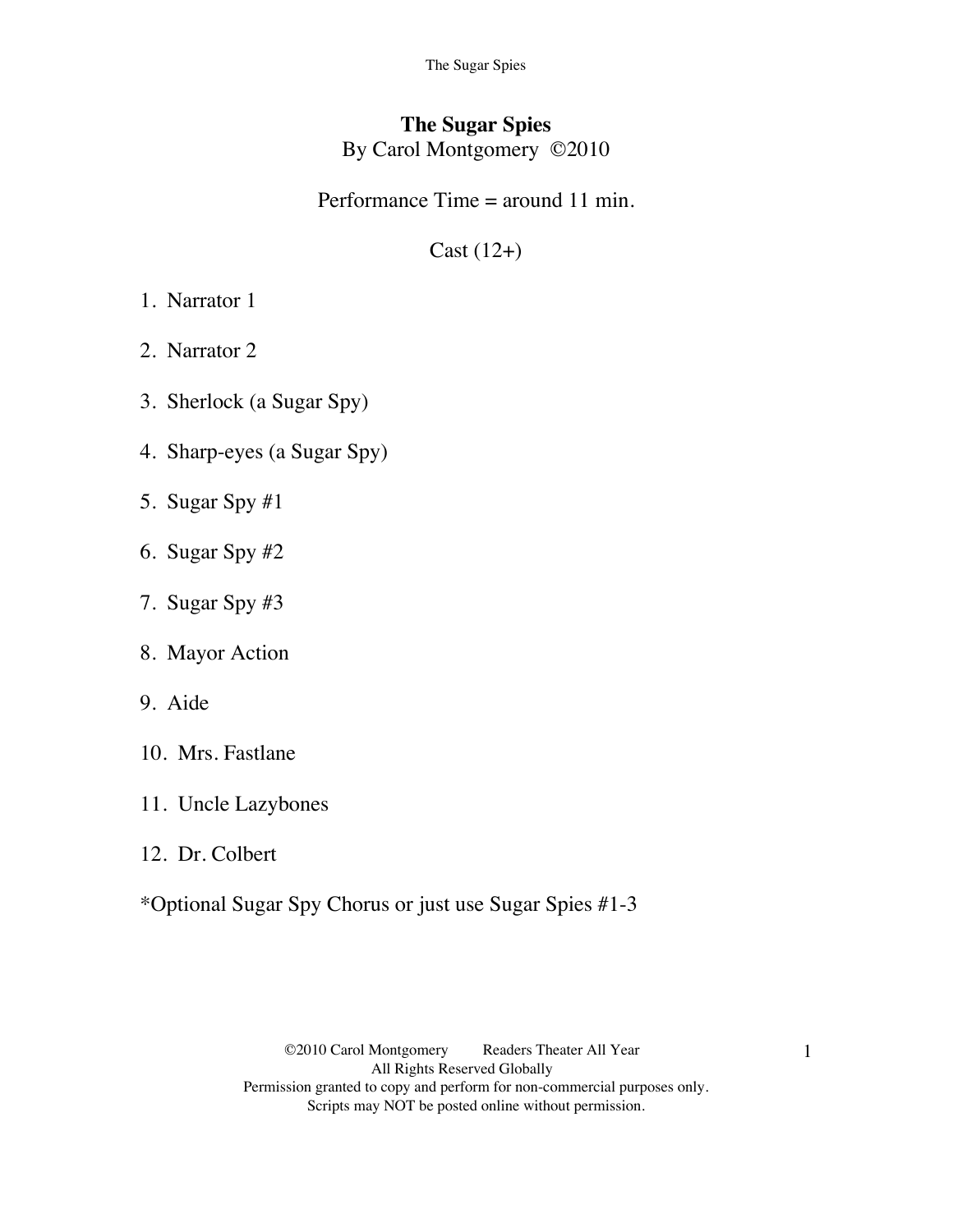# **The Sugar Spies**

By Carol Montgomery ©2010

**Narrator 1**: The Sugar Spies

**Narrator 2**: By Carol Montgomery

**Narrator 1:** In the tiny town of Destiny a crisis was occurring. So, Mayor Action made a phone call.

**Mayor**: (*talking into phone*) Yes, yes, we want to hire you immediately! The citizens of Destiny can't continue without the young folks being healthy!

**Narrator 2:** The mayor was desperate!

**Mayor**: (*talking into phone*) With all these sick kids the families are super stressed, the schools are struggling, businesses can't afford all the sick leave...we're in BIG trouble and it's getting worse! Even the doctors are complaining about the heavy work load! We've heard about your amazing services and success there in Truth Township; when can you start? (*BTA*)

**Narrator 1**: The mayor set an appointment for the next day.

**Aide**: Your 9 o'clock appointment is here, Mayor.

**Mayor**: (*sighs*) Finally! Send them right in.

Aide: Are you sure you know what you're doing?

**Mayor**: Of course I don't know what I'm doing; that's why I've called for help. These guys are experts you can trust. They're from Truth Township and have the reputation of saving that town!

**Aide**: Okay, whatever you say. But, have you ever met any of these guys or talked with them?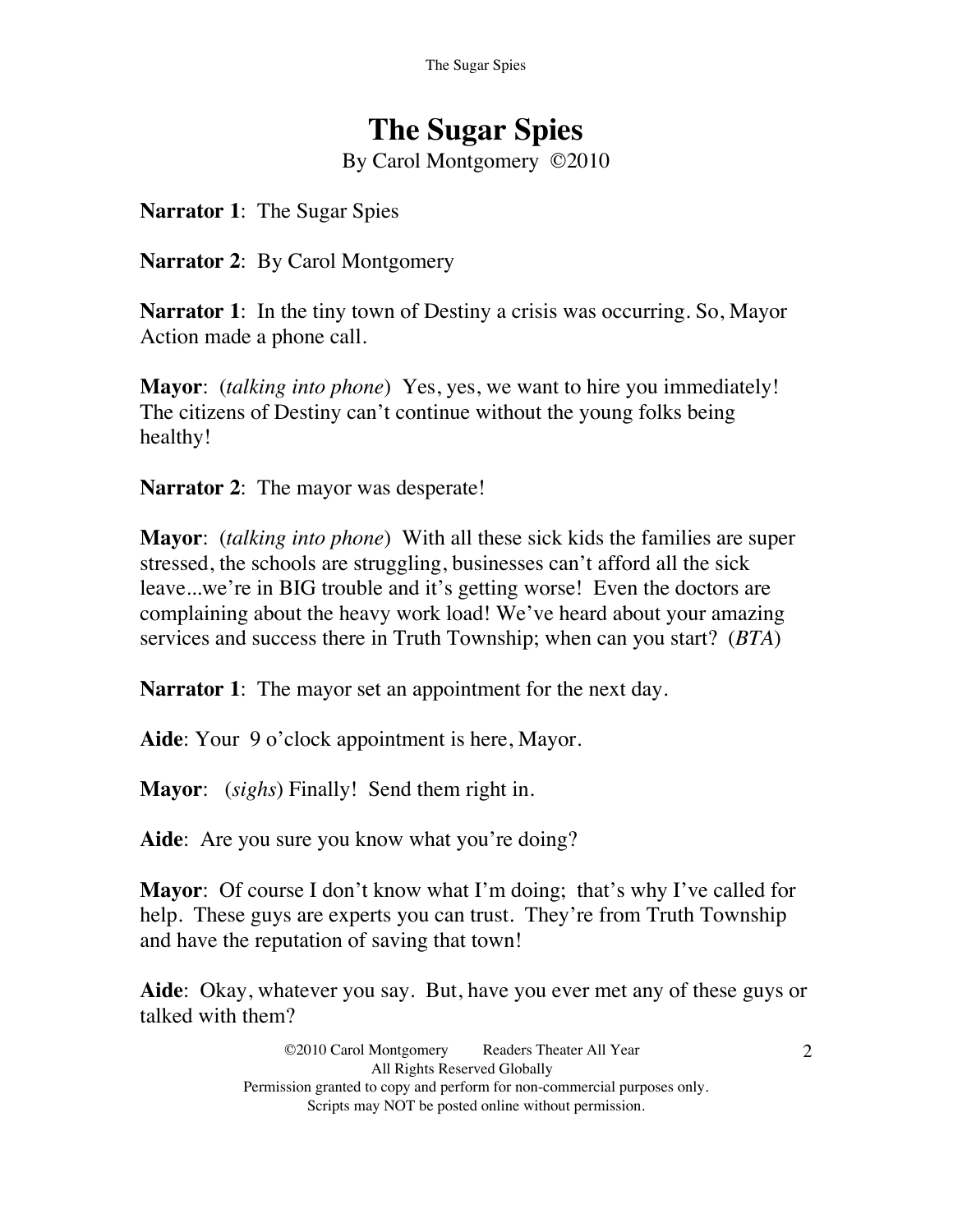**Mayor**: No, I just called their agency. Fortunately they are between cases so they could help us right away. Send them right in, please.

Aide: Are you sure you're ready?

**Mayor**: We're in a town crisis! The sooner we get an answer, the better for ALL of us! Send them in. Send them in!

### **Sugar Spies**:

We're the Sugar Spies! Can't you see it in our eyes? We're the Sugar Spies, Checkin' for bad buys: Corn syrup is NOT GOOD!!! (*stomp, stomp*) Trust--the Sugar Spies-s-s-s!

**Mayor**: (*surprised and stumbling over words*) Ah……….excuse me? Did the agency send you?

**Sugar Spies**: (*all nodding*) We're the Sugar Spies! Can't you see it in our eyes? We're the Sugar Spies, Checkin' for bad buys: Corn syrup is NOT GOOD!!! (*stomp, stomp*) Trust--the Sugar Spies-s-s-s!

**Mayor**: (*still stumbling over words*) Ah………I see. Well, did the agency fill you in on the case?

**Sugar Spies**: (*all nodding*) We're the Sugar Spies! Can't you see it in our eyes?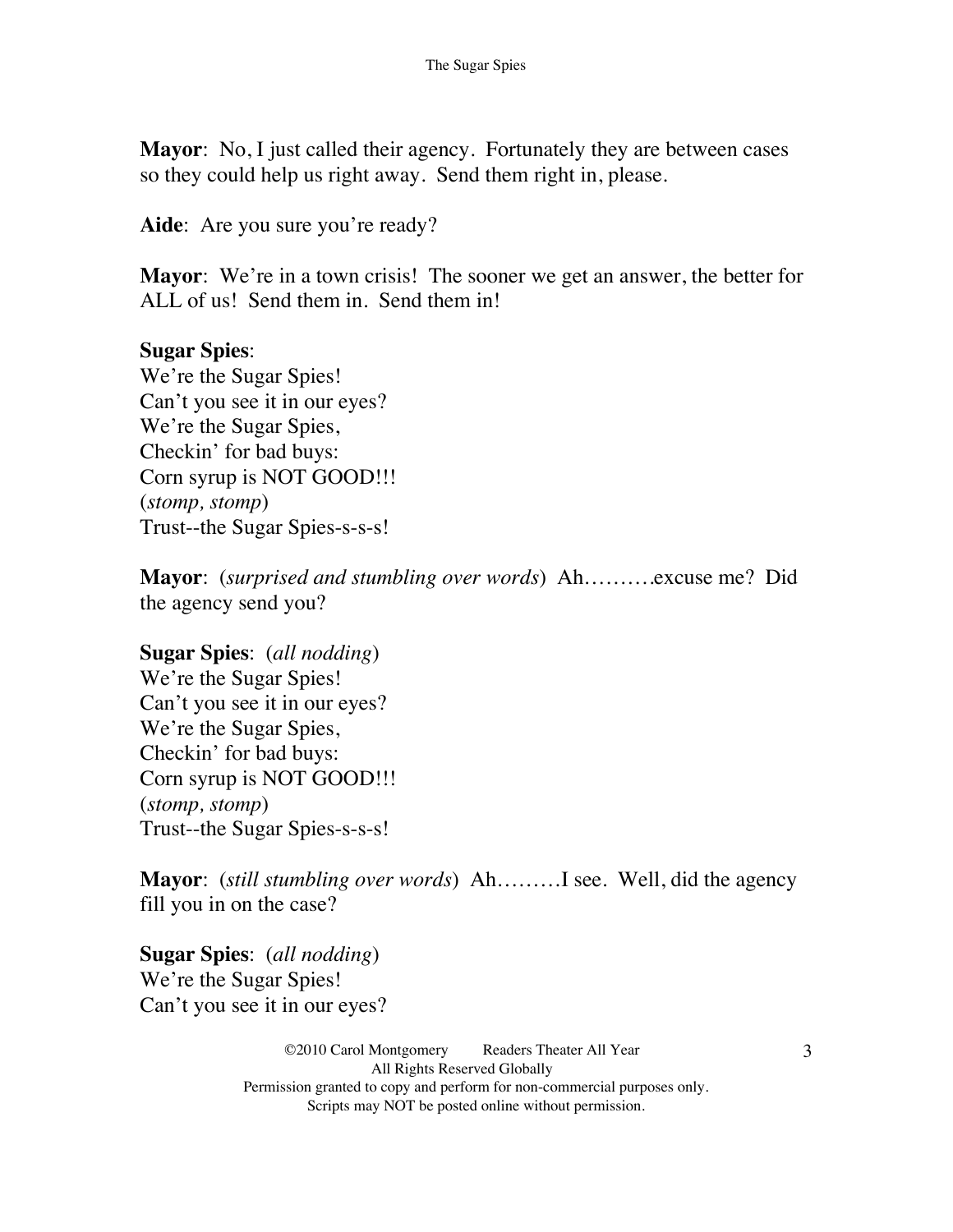We're the Sugar Spies, Checkin' for bad buys: Corn syrup is NOT GOOD!!! (*stomp, stomp*) Trust--the Sugar Spies-s-s-s!

**Mayor**: (*still stumbling over words*) Well, I guess you may as well get started right away then on trying to save our town of Destiny.

**Sugar Spies**: (*all nodding*) We're the Sugar Spies! Can't you see it in our eyes? We're the Sugar Spies, Checkin' for bad buys: Corn syrup is NOT GOOD!!! (*stomp, stomp*) Trust the Sugar Spies-s-s-s!

**Mayor**: Keep me posted on their progress. I'll stop whatever I'm doing do get their reports, okay?

**Aide**: Yes, Mayor Action.

**Narrator 1:** The Sugar Spies went to work tracking down the cause of the crisis. They interviewed many of Destiny's citizens.

**Narrator 2**: One interview led to another. And another. And another and another and another …

**Sherlock**: (*looks toward Mrs. Fastlane*) Yes, I'm Sherlock Sugar Spy and these are my teammates on the case… (*extends arm toward the rest of the Sugar Spies*)

**Sugar Spies**: (*nod & smile*)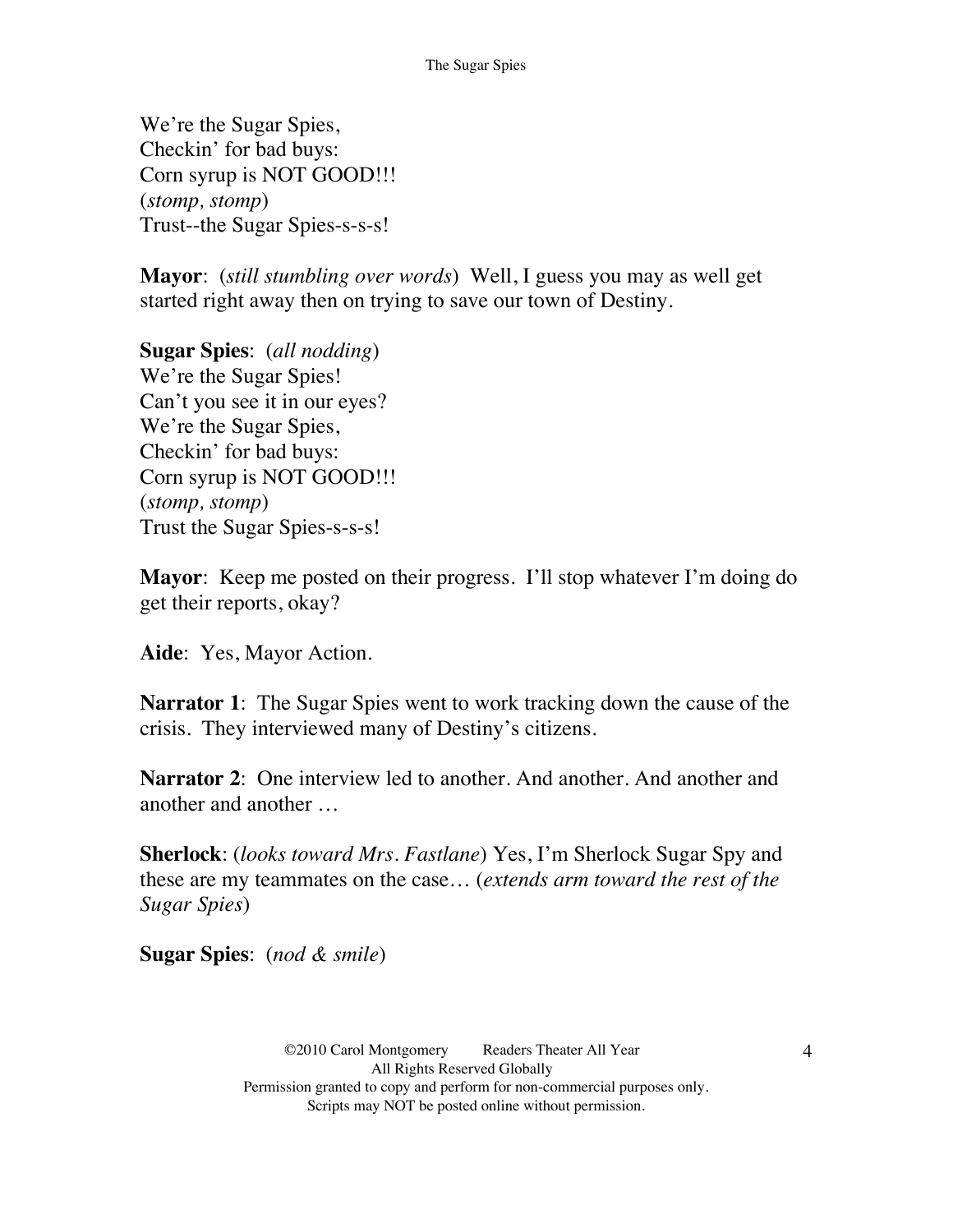**Sherlock**: Now… Mrs. Fastlane, you say your life is so busy you don't have time to read labels?

**Mrs. Fastlane**: That's right. I don't even remember when the kids started getting sick and now I can hardly remember when they were well! We're always running to the doctor or the pharmacy or the store to get more tissues. …. I'm so busy I don't have time to cook much anymore! (*looks around, shocked*) What ARE they doing?

**Sugar Spies**: (*peek over, under and around their scripts continuously*.)

**Sharp Eyes**: (*stares intently*) Ah, ha!

**Sherlock**: Don't be alarmed; they're just doing their job--checking for clues. Are those your children at the computer and television?

**Mrs. Fastlane**: Well, all but one. They LOVE to play video games and watch channel 000; it's a great babysitter and keeps them out of trouble. Not that they've been any trouble; I mean, it keeps them from being bored.

**Sherlock**: Mrs. Fastlane, do you know how many hours a day they play their computer games and watch television?

**Mrs. Fastlane**: Not really. I don't have time to monitor every little thing. You know, the phone rings and I have to work. Besides, I'm just too tired most of the time myself.

**Sherlock**: (*taking notes*) I see. Well, thank you for your time, Mrs. Fastlane. You've been a big help.

**Mrs. Fastlane**: You're welcome. I hope you can help us. We're all sick of this kind of life.

**Sherlock**: We'll give our report to the Mayor. Good-day!

**Sugar Spies**: (*wave enthusiastically*) Chow!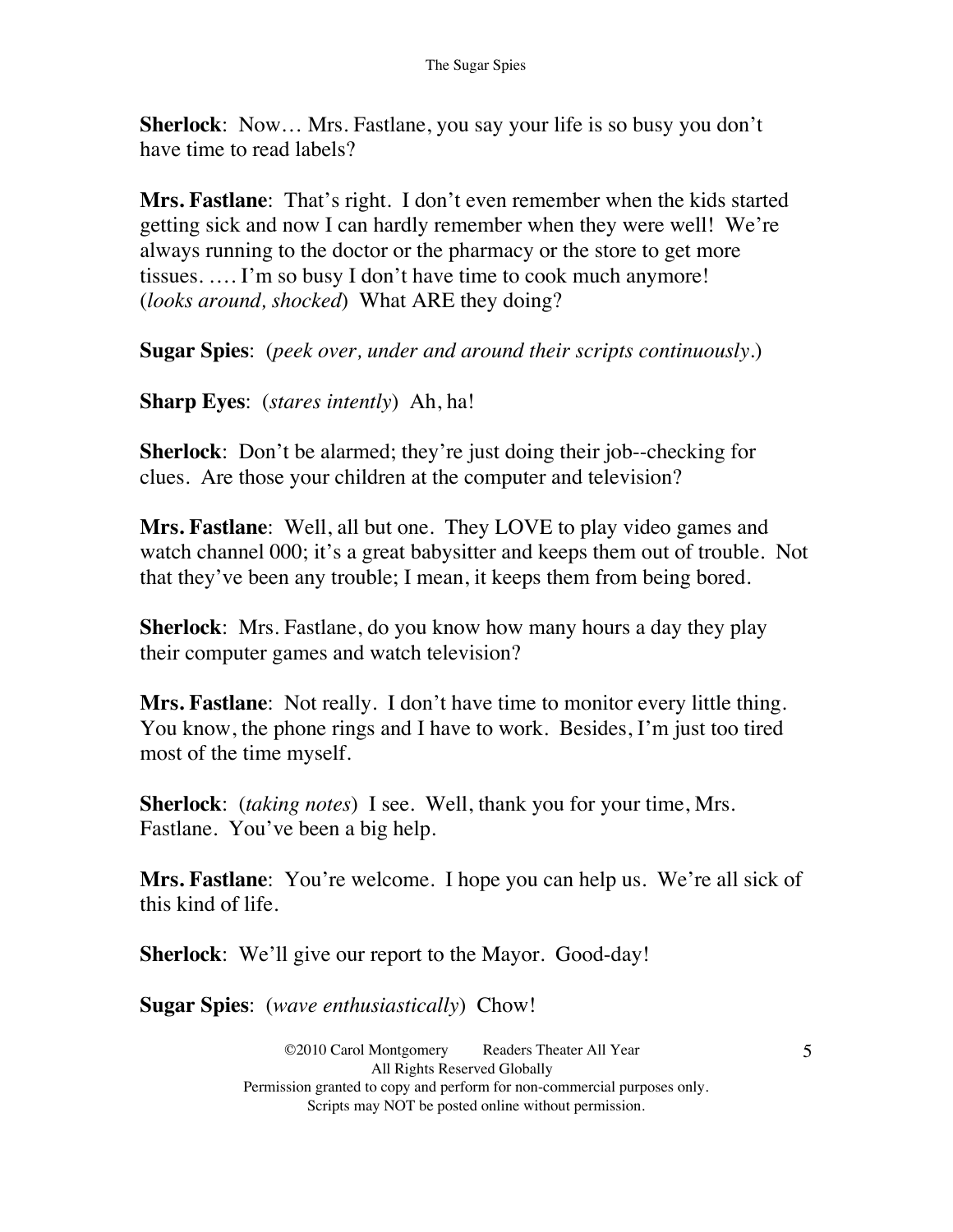**Mrs. Fastlane**: (*waves*) Good-bye! (*distracted*) Now, what was the next thing on the list?

**Narrator**: The Sugar Spies rang the doorbell of the house next door.

**Sugar Spies**: DING-DONG!

**Uncle Lazybones**: (*loud and slow*) I guess I can get up and answer that door. (*Opens door*)

**Sugar Spies**: (*nodding*) We're the Sugar Spies! Can't you see it in our eyes? We're the Sugar Spies, Checkin' for bad buys: Corn syrup is NO GOOD!!! (*stomp, stomp*) Trust--the Sugar Spies-s-s-s!

**Uncle Lazybones**: What in the world?

**Sugar Spies**: (*nodding*) We're the Sugar Spies! Can't you see it in our eyes? We're the Sugar Spies, Checkin' for bad buys: Corn syrup is NO GOOD!!! (*stomp, stomp*) Trust--the Sugar Spies-s-s-s!

**Uncle Lazybones**: Oh, I've heard of you guys. You helped save Truth Township.

**Sherlock**: That's right, sir. My name is Sherlock Sugar Spy. Are you Mr. Lazybones?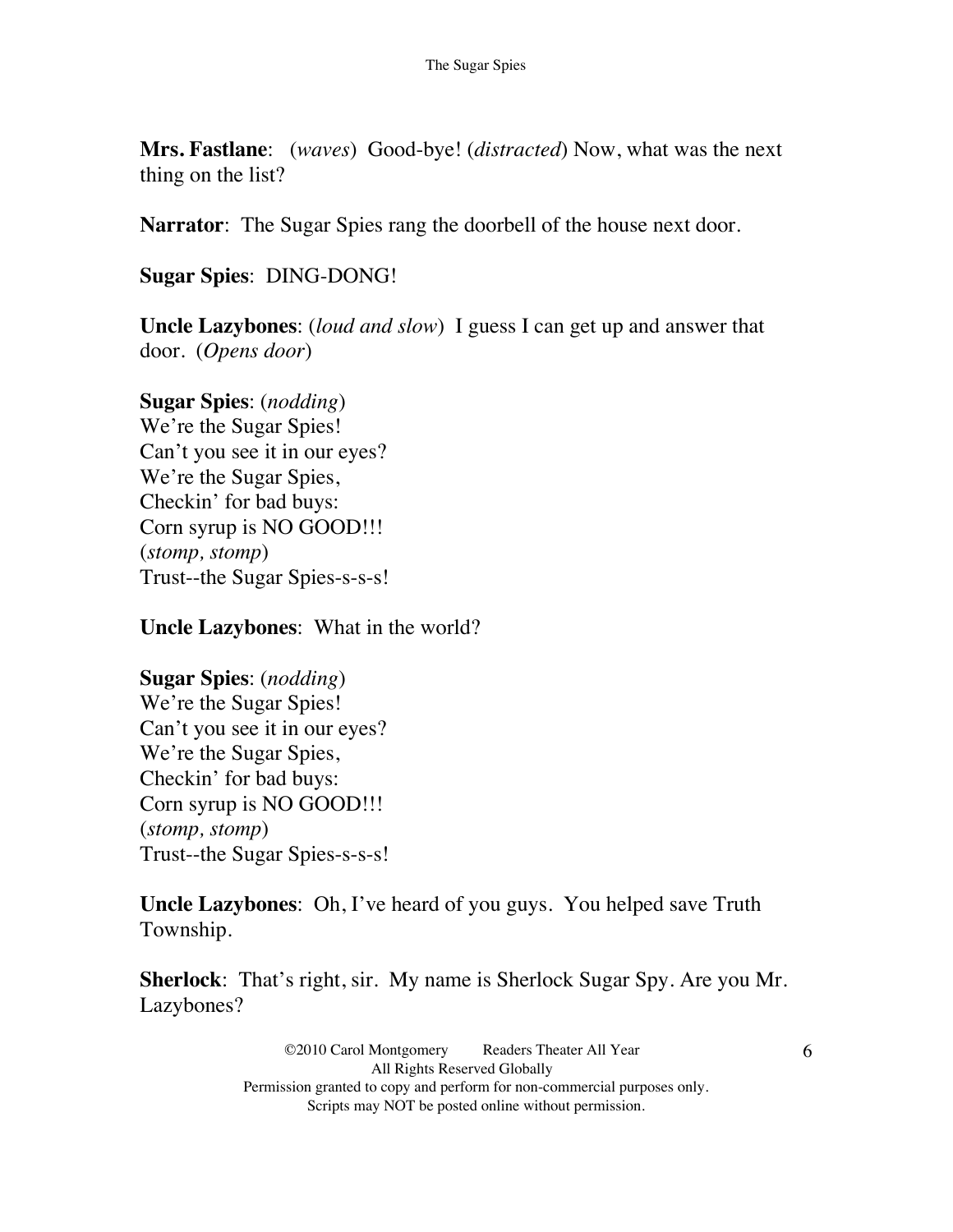**Uncle Lazybones**: *(loud and slow*) Yep, but most folks call me Uncle Lazybones. I don't care what you call me; just make sure you call me when its time to eat! These big bones need lots of nourishment, you know.

**Sherlock**: Okay, Uncle Lazybones. You live with the Superman family don't you?

**Uncle Lazybones**: Yep, that's right. Great kids. We watch a lot of programs together—between naps, that is.

**Sherlock**: And what else do you do as you watch your programs?

**Uncle Lazybones**: Oh, we always snack on Fatland's tasty snacks! Sure are good! Blubber Bits is my personal favorite. The kids got me hooked on them when they came back from Fatland.

**Sherlock**: Fatland?

**Uncle Lazybones**: You know Fatland, the amusement park where everything is "Fat Fun and Fun Fat!"

**Sherlock**: Ah, yes. And when did they go to Fatland?

**Uncle Lazybones**: Oh, I don't know. It's been months now. I think it was at the end of summer sometime. Someday I have to visit Fatland; I just love Fatland TV and Fatland video games. The kids and I do those all the time! It's great for passing the time. (*notices other Sugar Spies*) Hey! What are those guys doing?

**Sugar Spies**: (*peek over, under and around their scripts continuously*.)

**Sharp Eyes**: (*stares intently*.) Ah, ha!

**Sherlock**: Don't be alarmed; they're just doing their job, checking for clues. Are those the Superman children at the computer and television?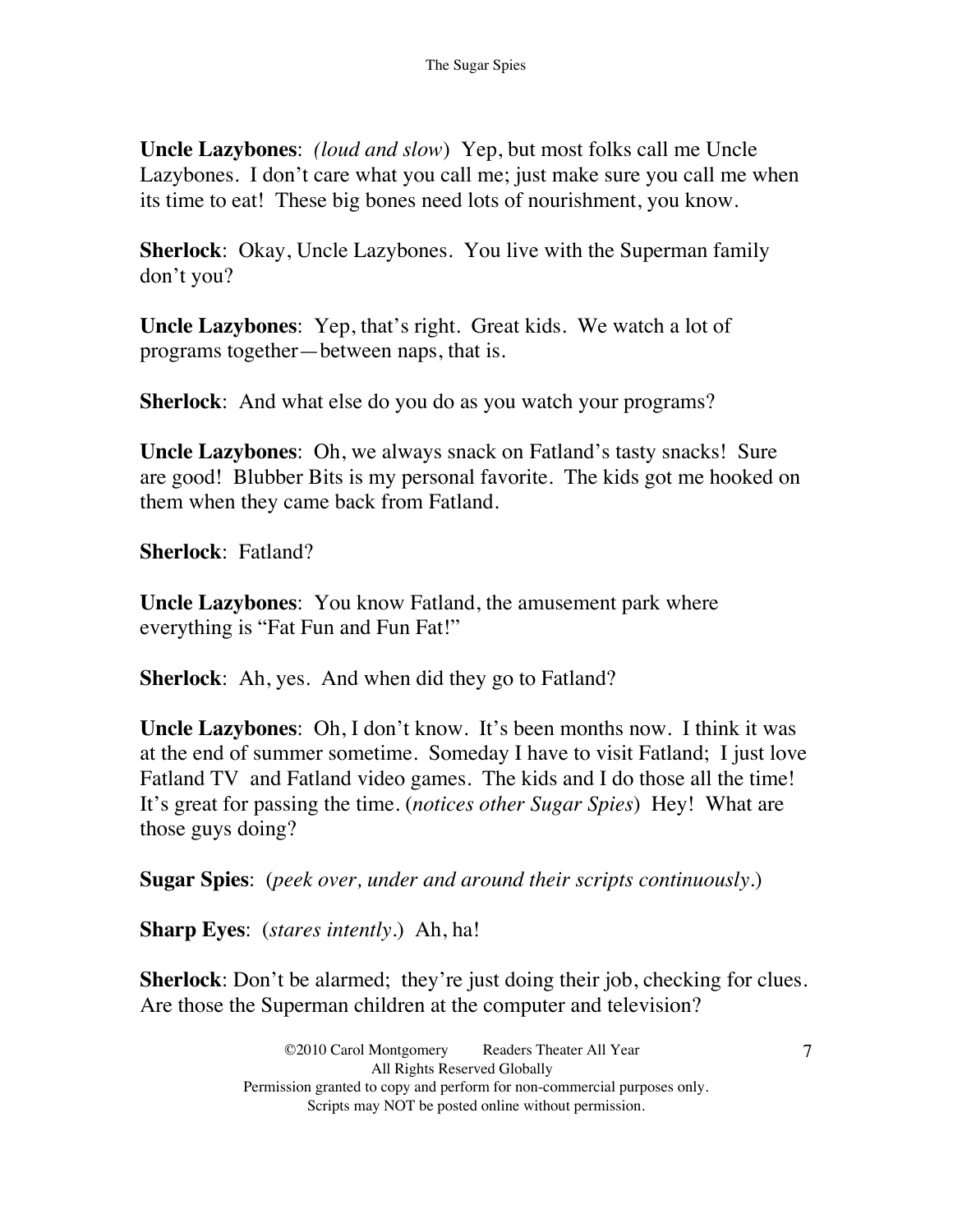**Uncle Lazybones**: Yep, we were just watching the Fatland channel; too bad there's only one computer, or we'd be playing Fatland Fudgewars more, too. Want a Blubber Bit? (*offers candy Blubber Bits*.)

**Sherlock**: No thanks; I gave them up. We have to go anyway. Thank you for your time. The mayor will get our report.

**Uncle Lazybones**: (*looks away from Sherlock, distracted by television*) Oh, what a great TV show! Sure you don't want to stay for the Fatland Circus Parade? There will be Fatland fireworks.

**Sherlock**: No thanks, good-day!

**Sugar Spies**: (*nodding*) We're the Sugar Spies! Can't you see it in our eyes? We're the Sugar Spies, Checkin' for bad buys: Corn syrup is NO GOOD!!! (*stomp, stomp*) Trust--the Sugar Spies-s-s-s! (*wave good-bye and BTA*)

**Uncle Lazybones**: (*barely waves*) Bye-bye, Sugar Spies.

**Narrator 1**: The next day the Sugar Spies put their heads together at the office of Dr. Colbert to try to wrap up the case.

**Sherlock**: Dr. Colbert, you're well-respected in the town of Destiny. You've heard our theory now. What do you think of it?

**Dr. Colbert**: I think you're probably right on track. We must thank you for your astute detective work!

**Sherlock**: Would you be willing to write up a professional opinion so we can share it at our meeting for the mayor on Saturday?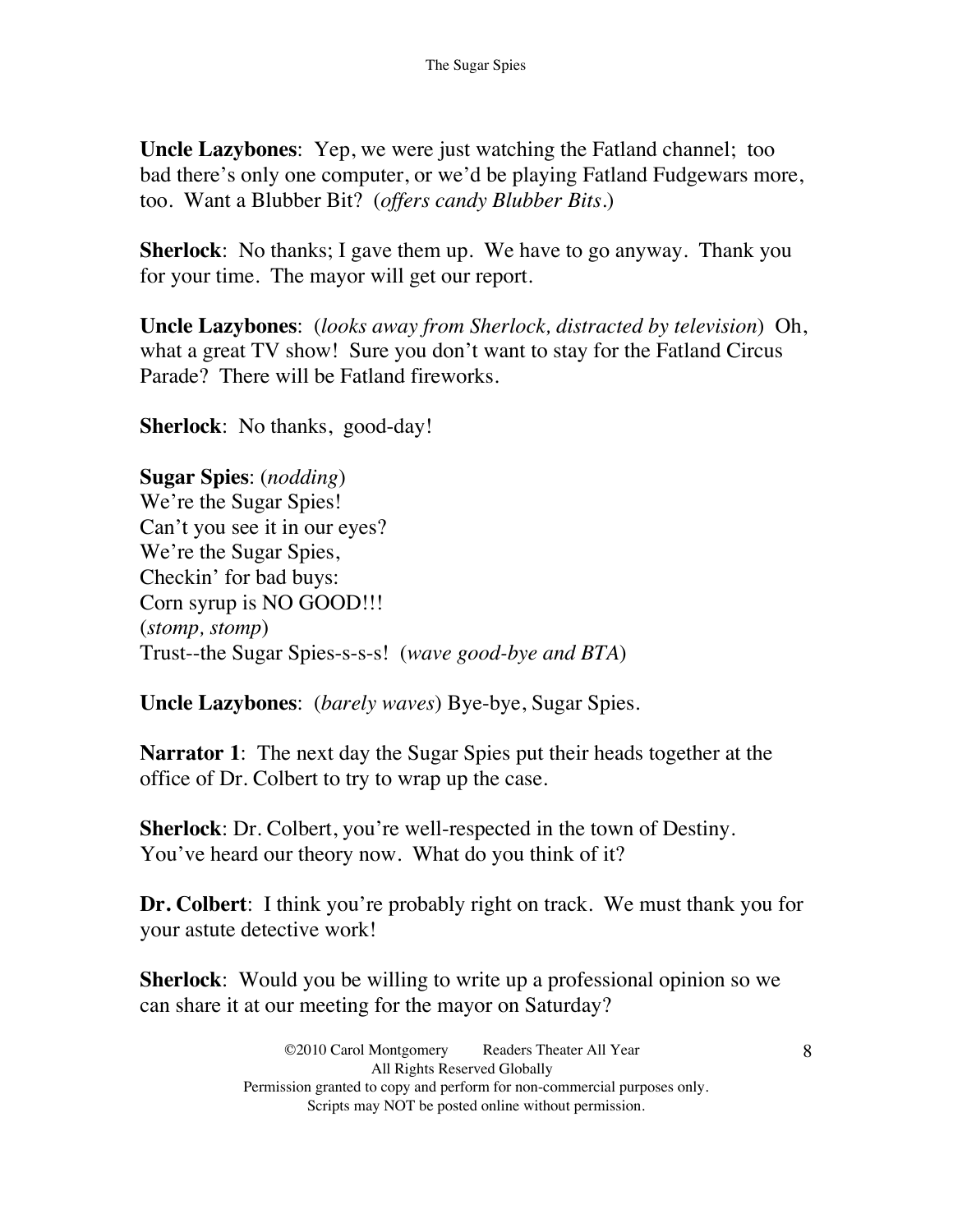**Dr. Colbert**: Indeed. I'm ready to lighten my patient load as soon as possible. This health crisis has been going on far too long. Would you like me to be at the meeting with the mayor so you don't need to wait for the written opinion? I don't have any patients scheduled Saturday afternoon.

**Sherlock**: That would be wonderful, Dr. Colbert! I'll let you know the time.

**Dr. Colbert**: I'll look forward to hearing from you. It's about time we take some real action to rescue our health. Good-bye

**Sherlock**: Good-day!

**Sugar Spies**: Chow!

**Narrator 1:** So Sherlock and his team of Sugar Spies collected their evidence to present their findings to the mayor on Saturday.

**Narrator 2**: When Saturday came, the mayor was pacing and talking to himself.

**Mayor**: (*nervously*) Now what was it they were saying? Sugar Spies see the sugar in our eyes, it's sugar spies-- we're as wise as pies. No that wasn't it. Sugar Spies taste the store bought pies. Maple syrup's so good………

**Aide**: Mayor Action, they're here.

**Mayor**: Oh, finally. I haven't slept well all week. Send them in. Send them in!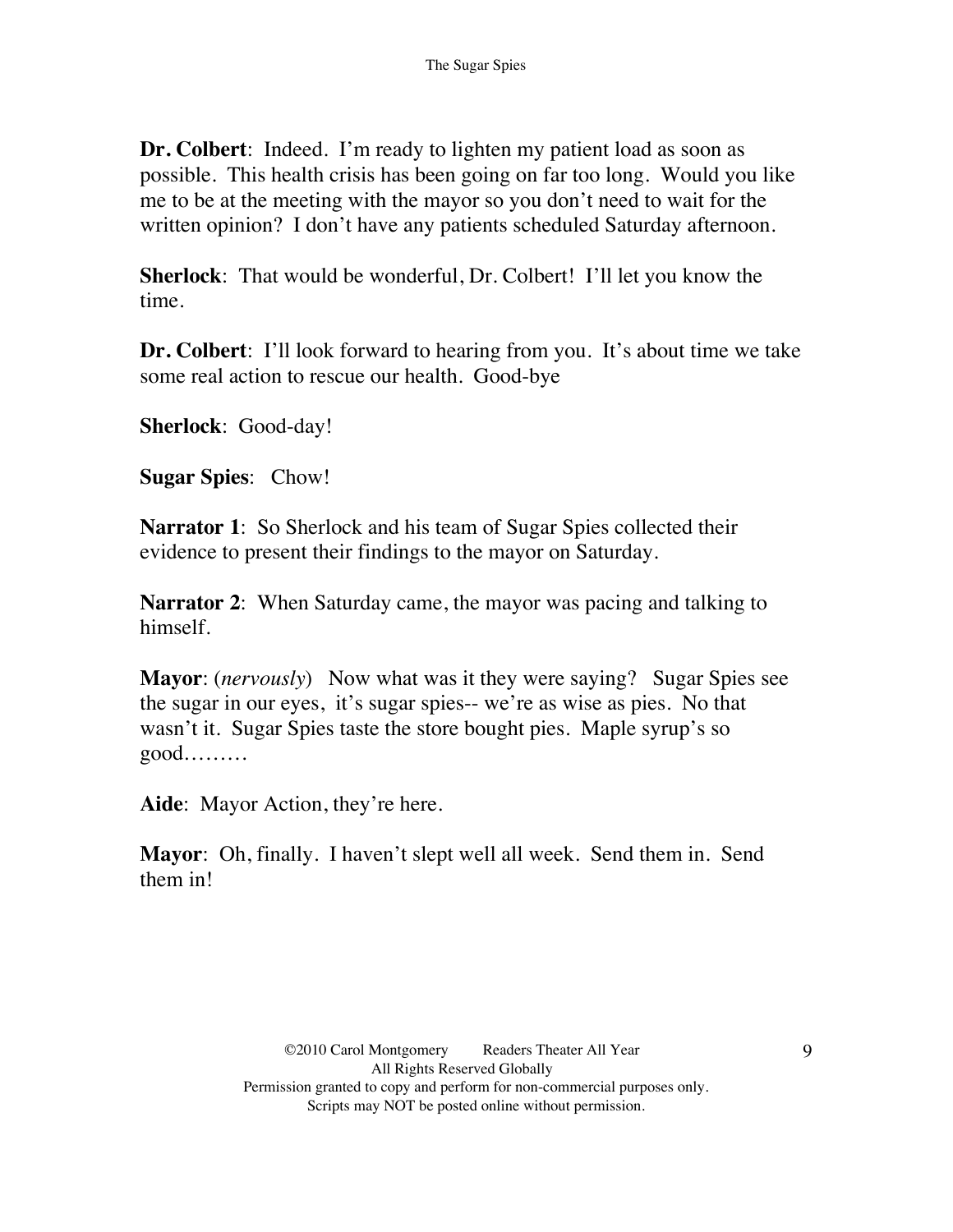**Sugar Spies**: (*nodding*) We're the Sugar Spies! Can't you see it in our eyes? We're the Sugar Spies, Checkin' for bad buys: Corn syrup is NO GOOD!!! (*stomp, stomp*) Trust--the Sugar Spies-s-s-s!

**Mayor:** Ah, yes. That was it; corn syrup is no good.

**Aide**: Mayor Action, Dr. Colbert is here.

**Mayor**: Oh, Dr. Colbert! I'm so happy you could come!

**Dr. Colbert**: I wanted to be here. Sherlock and his team of Sugar Spies have done it again, I believe. They have discovered the mystery of the sick citizens of Destiny. Why don't you give us your report Sherlock?

**Narrator 2:** So Sherlock explained to the mayor some of the findings of his team then said…

**Sherlock**: Now, Mayor Action, let me introduce to you Sharp Eyes Sugar Spy--one of the best--and the real brains behind this puzzle. Sharp Eyes?

**Sharp Eyes:** Sherlock has shared with you how we found several common pieces to the puzzle behind the health crisis in Destiny. Bottom Line: Fatland and their secret sugars. Fatland is in business. Businesses want to make money. Fatland makes money by getting people addicted to Fatland products--from Fatland snacks to Fatland sodas. You eat their snacks and drink their sodas; Fatland gets your money. Do that over a long enough time and… Dr. Colbert?

**Dr. Colbert**: You hurt your immune system that works to keep you well. Without proper nutrition, sunshine, and exercise people get sick over time.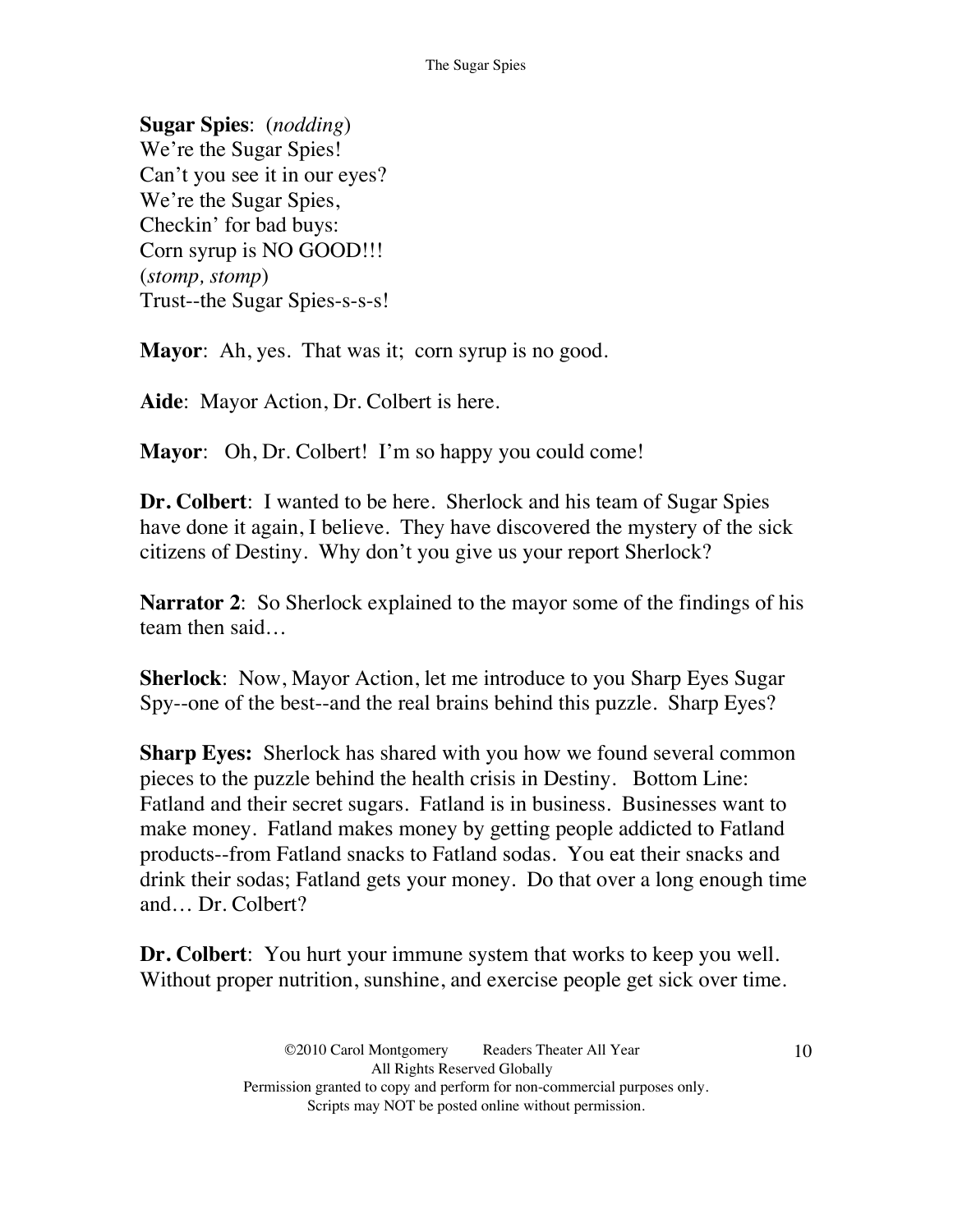When they eat a lot of secret sugars they often gain weight and have other problems.

**Sharp Eyes**: Turns out almost all the young citizens of Destiny have gone to Fatland over the past year or so. That's when they stopped drinking water, stopped eating fruits and vegetables, and worst of all...

**Sugar Spies:** Stopped reading labels!

**Sherlock**: So, do you want the quick way to a healthier Destiny or the slow way?

**Mayor:** The quick way, of course!

**Sherlock**: And do you want to help a few people or a lot of people?

**Mayor:** A lot of people, for sure!

**Sherlock:** Okay! Here's the plan of action from our team:

**Sugar Spy #1:** First, boycott Fatland. They don't care about your citizens; they just want your money. Get rid of the Fatland vending machines with their Fatland sodas and snacks. Find healthier substitutes.

**Sugar Spy #2**: Second, call a town meeting and educate the parents on the dangers of "secret sugars". Encourage them to give up sugar, corn syrup, and fake sweeteners.

**Mayor**: Fake sweeteners?

**Dr. Colbert:** In diet sodas and other sugar-free foods. Trust me--they are really bad!

**Sugar Spy #3:** Also at the town meeting, encourage everyone to drink more pure water and eat more fresh fruit and veggies again.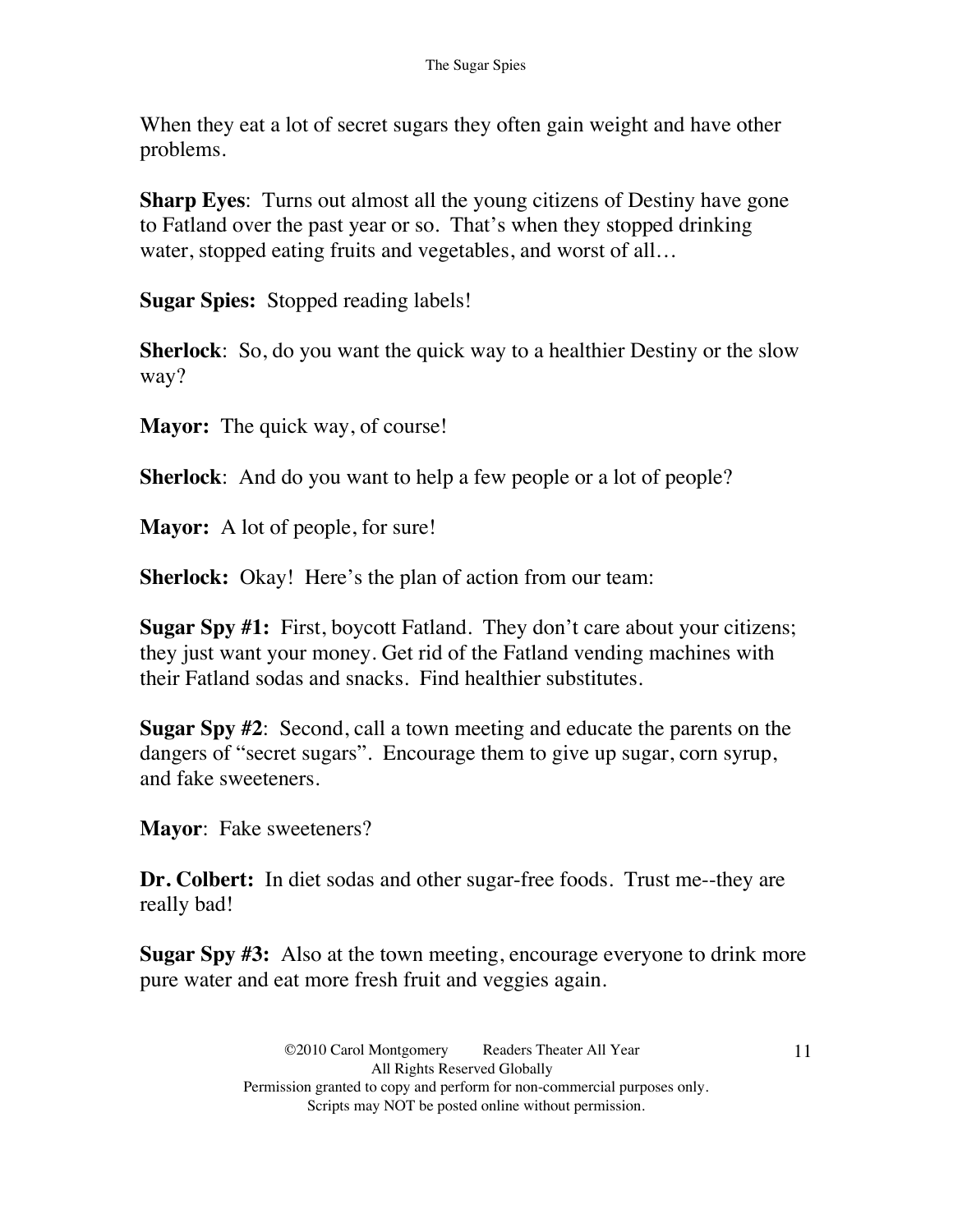**Dr. Colbert**: Remember to tell them to get active and get good sleep every night, too.

**Mayor:** Yes sir! I sure am glad my aide was taking notes! That's quite a plan: boycott fat, give up corn…

**Aide**: That's corn syrup, sir.

Mayor: Oh, yes. Corn syrup is not good.

**Sherlock:** Trust the Sugar Spies. You can handle it. Dr. Colbert will help you.

**Dr. Colbert:** (*smiles and nods*) Of course.

**Sherlock:** We'll be going now.

**Mayor:** I can't thank you enough. But, I do have one question...

**Sherlock**: Yes?

**Mayor:** Could we teach our citizens how to be Sugar Spies so this never happens again?

**Sherlock**: Of course! Let's start with 1, 2, 3, 4...

**Sugar Spies:** (*nodding*) We're the Sugar Spies! Can't you see it in our eyes? We're the Sugar Spies, Checkin' for bad buys: Corn syrup is NO GOOD!!! (*stomp, stomp*) Trust the Sugar Spies-s-s-s!

**All**: face audience and bow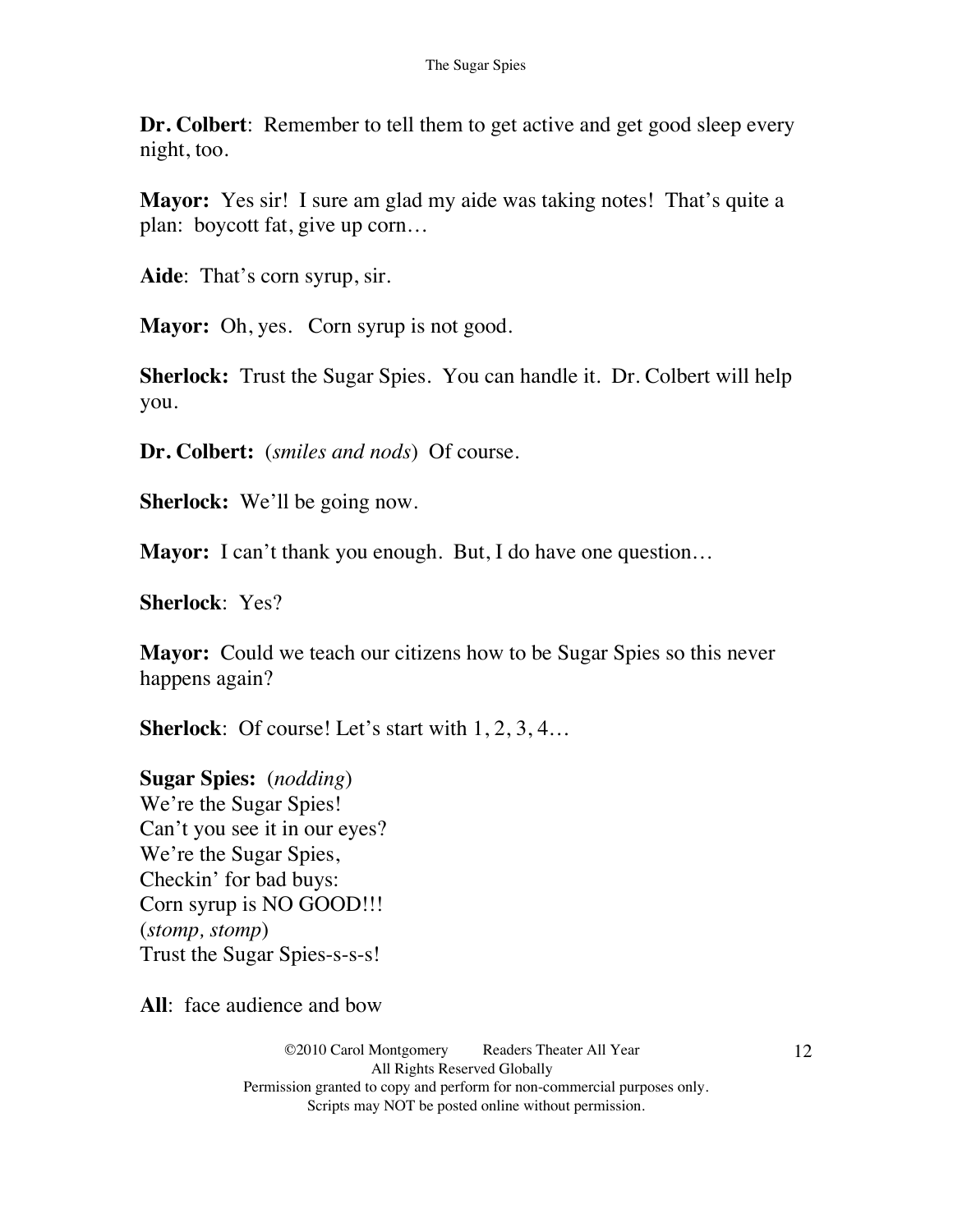# **Curriculum Links:**

www.unctv.org/fittogether/participants/.../**Childhood**%20**Obesity**2.doc from Fit Together North Carolina, K-3<sup>rd</sup> grade lesson plans and resources

http://www.fruitsandveggiesmorematters.org/

Loads of ideas for all ages with fruits and veggies recipes, news, videos, plus a kids healthy eating website (best for K-3)

http://www.sites4teachers.com/links/redirect.php?url=http://www.mediaawareness.ca/english/resources/educational/lessons/elementary/advertisin g\_marketing/selling\_obesity.cfm

"Selling Obesity" lesson plan on awareness of advertising in food choices (grades 7-12)

http://www.sites4teachers.com/links/redirect.php?url=http://www.pecentral. com/lessonideas/searchresults.asp?category=58

Grade 4-12 lesson plan to encourage students to eat whole healthy foods.

http://www.mayoclinic.com/health/high-fructose-corn-syrup/AN01588

High-fructose corn syrup: What are the concerns? "**While research continues, moderation remains important. Many beverages and other processed foods made with high-fructose corn syrup and other sweeteners are high in calories and low in nutritional value. Regularly including these products in your diet has the potential to promote obesity — which, in turn, promotes conditions such as type 2 diabetes, high blood pressure and coronary artery disease. If you're concerned about the amount of high-fructose corn syrup or other sweeteners in your diet, consider these tips…"**

http://www.surgeongeneral.gov/obesityprevention/

Surgeon General's website on "Childhood Overweight and Obesity Prevention Initaiative" includes parents, schools and teachers checklist